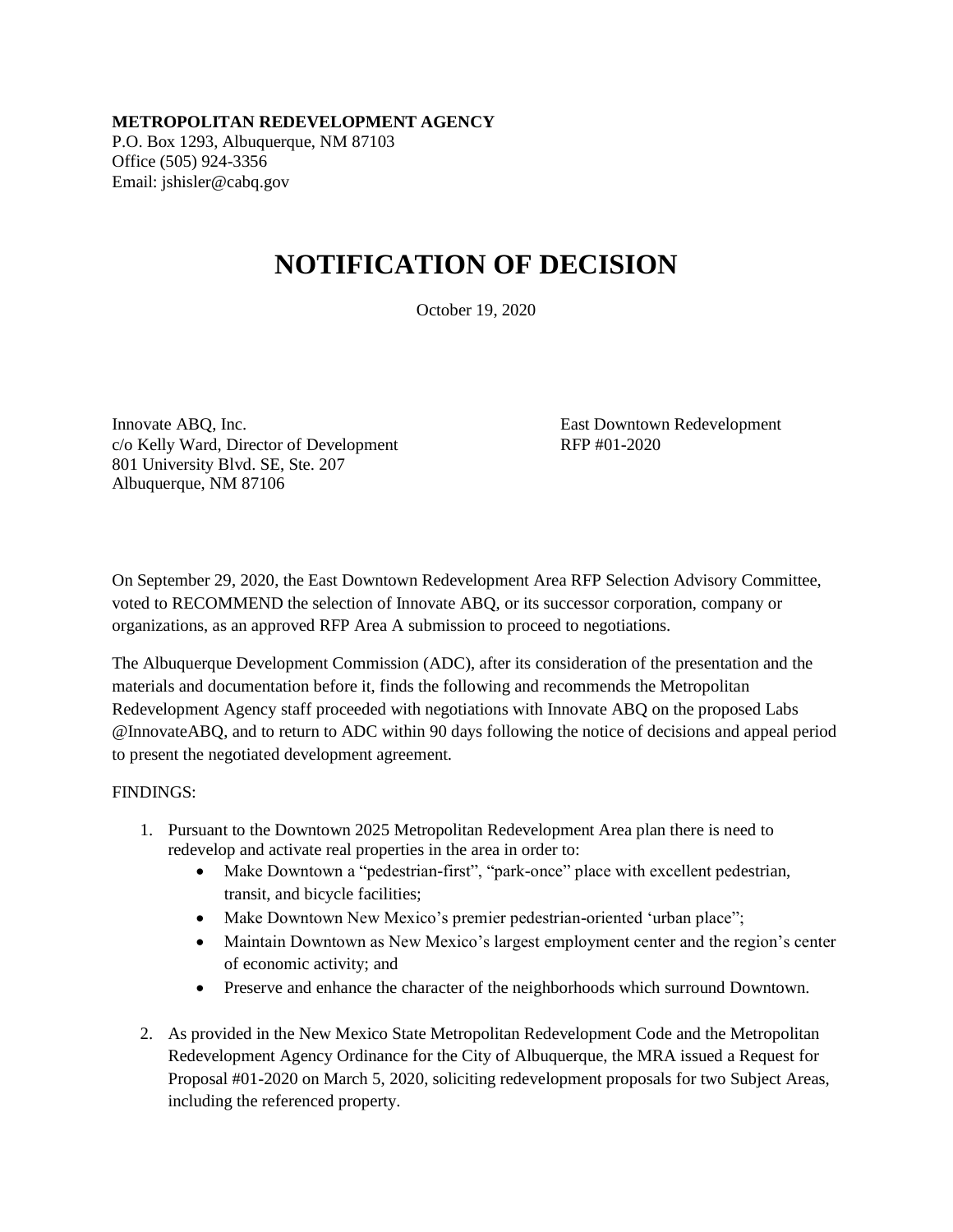- 3. The MRA received five (5) proposals in response to the RFP #01-2020. Three (3) proposals received were deemed to be responsive to the criteria in RFP #01-2020, including the Proposal by Innovate ABQ.
- 4. Innovate ABQ's proposal responds to the goals of the Downtown MRA Plan by:
	- Renovating and repurposing the vacant west building of the former First Baptist Church complex into bioscience laboratories for researchers and entrepreneurs;
	- Promoting a pedestrian-orientated urban place by increasing pedestrian and bicycle access, and leveraging public transportation connections; and
	- Increasing employment downtown by building an incubator space for dozens of lifesciences startup companies.
- 5. The Innovate ABQ, Inc. proposal met all the RFP response criteria including having site control and not requesting pre-development funding from the MRA.
- 6. The proposer received 354 points from the Selection Advisory Committee in the following categories: team experience, design, financial structure, financial capacity, and timeline.
- 7. The following findings support the RFP Evaluation Criteria
	- Consistency with Stated Project Goals: Elimination of blight; Meets goals of the relevant Metropolitan Redevelopment Plan; Increasing housing and employment density and options; Enhancing placemaking and urban vibrancy; Catalyzes further redevelopment and economic activity; Supports local, small, minority, women and disadvantaged business enterprises.
		- a. Project eliminates a blighted, vacant historic building by renovating, removing health hazards, and repurposing it to support the broader Innovate ABQ campus development;
		- b. Life sciences lab space will be anchored by a key tenant who will manage the business operations of the space;
		- c. Project removes access and affordability barriers for small, local, minority and women-owned business and startups to high-quality life science lab space; and
		- d. Pre-developed lab spaces and a scalable business model will attract and support the development of innovation clusters in the life sciences sectors.
	- Team Experience: Past performance and overall experience of individuals or project team on similar projects.
		- a. UNM Real Estate Department and Lobo Development have the experience and expertise required to complete this project.
	- Design: Design of the Project is appropriate for the location and urban context of the site; The Project incorporates sustainable design features and renewable energy elements; Demand for parking is adequately addressed and takes advantage of transit/shared parking opportunities to reduce parking on site; Project incorporates renewable energy and other measures to reduce carbon footprint. Project incorporates Crime Prevention through Environmental Design concepts.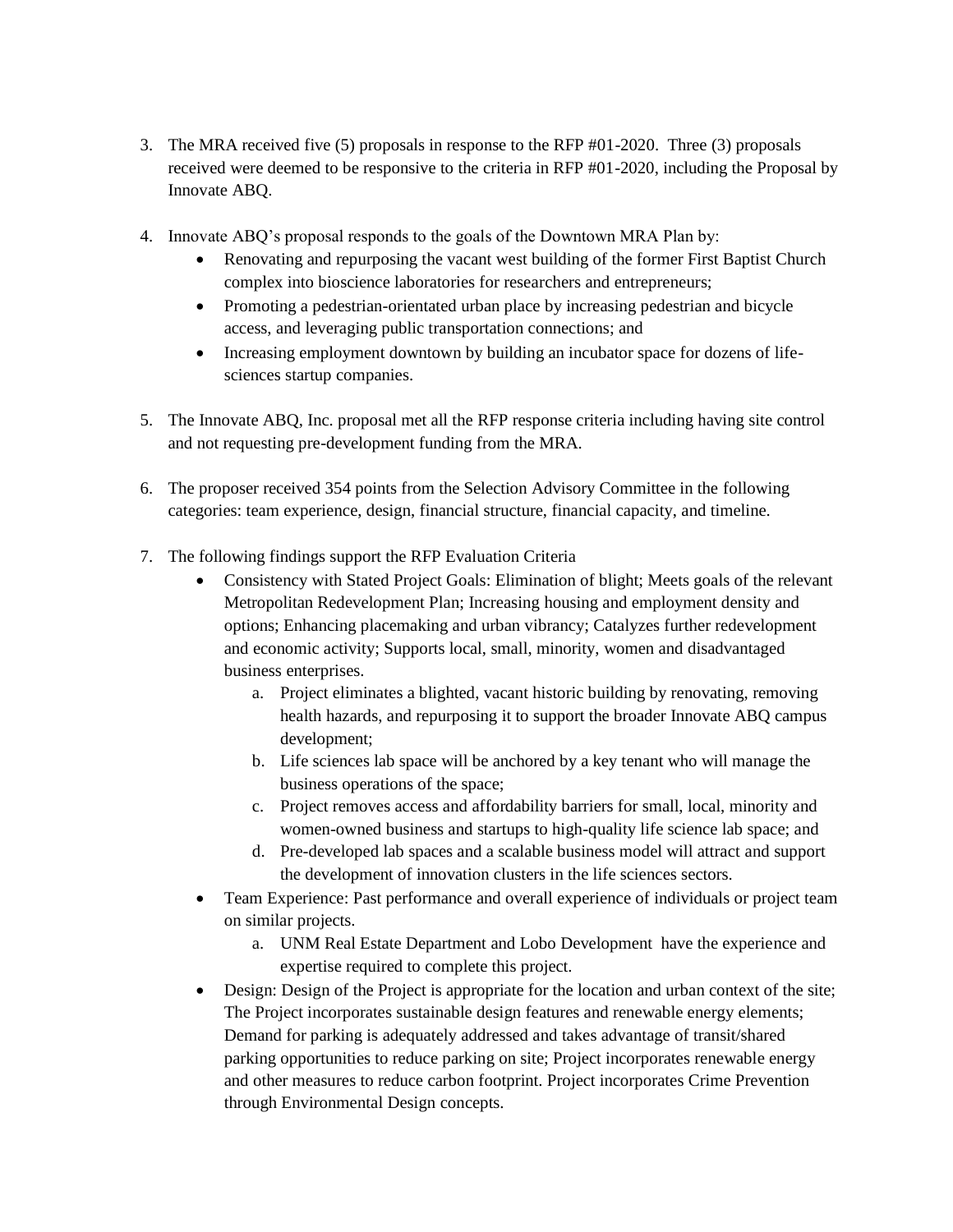- a. The Project aligns with area design goals and will update and activate a portion of Central Ave. frontage that is currently blighted;
- b. Repurposing of a historic building into an advanced biosciences laboratory space, and the attraction of numerous small businesses and startups will enhance the area's vibrance; and
- c. The project is being designed into plans for a multi-modal innovation campus that leverages transit expansions, and facilitates bicycle and pedestrian mobility.
- Financial Structure: Market demand and pro-forma assumptions are documented and justified; Project budget is realistic and support by evidence, including (but not limited to) construction, soft costs, developer fee, initial reserve amounts, and contingency; Proforma is realistic and achievable, including income expenses, reserve contributions, debt payments, etc.; City investment is leveraged with other funding resources; Structure of City investments provides a return to the City, if possible.
	- a. Project leverages several types of public and private capital, including capital outlays, grants, and debt;
	- b. Relatively strong projected cashflows suggest MRA could consider a partial debt investment in the project without impacting the overall feasibility of the project; and
	- c. Expected returns and project feasibility are contingent on the securing of a longterm anchor tenant who will ensure operations generate sufficient revenues.
- Financial Capacity: Proposer demonstrates adequate financial capacity to develop the proposed Project (evaluated through information provided in response to other Financial Obligations, Financing References and Financial Statements); Proposer demonstrated adequate financial risk in the Project.
	- a. Project is primarily publicly funded InnovateABQ has already obtained \$2.2M in capital funding from the State of New Mexico and UNM; and
	- b. Developer has cash deposited with a fiscal agent.
	- c. Timeline: Evaluation of the achievability of the Proposer's schedule and the Proposer's ability to complete the project satisfactorily in a timely manner. The Project construction timeline is ten months.

**APPEAL**: If you wish to appeal this decision, you must do so within 15 business days of the Notice of **Decision** 

For more information regarding the appeal process, please refer to Section 14-8-4-8 of the Metropolitan Redevelopment Agency Ordinance. The Metropolitan Redevelopment Agency Appeal Form can be found at: <https://www.cabq.gov/metropolitan-redevelopment-agency/request-for-proposals>

You will receive notification if any person files an appeal. If there is no appeal, the decision of the ADC as accepted by the Metropolitan Redevelopment Agency is final.